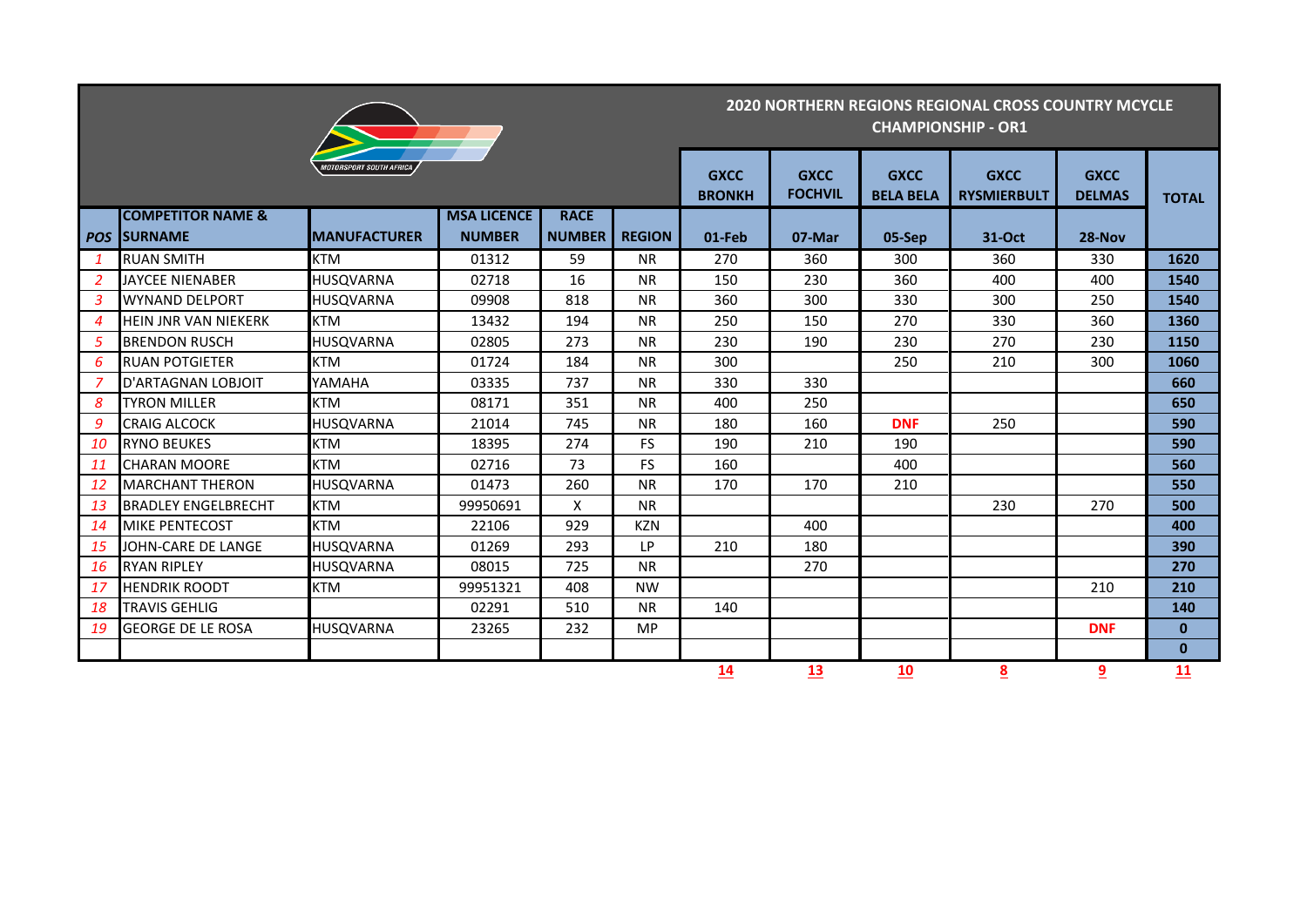|                |                              |                                       |                    |               | <b>2020 NORTHERN REGIONS REGIONAL CROSS COUNTRY MCYCLE</b><br><b>CHAMPIONSHIP - OR2</b> |                              |                               |                                 |                                   |                              |              |
|----------------|------------------------------|---------------------------------------|--------------------|---------------|-----------------------------------------------------------------------------------------|------------------------------|-------------------------------|---------------------------------|-----------------------------------|------------------------------|--------------|
|                |                              | <i><b>MOTORSPORT SOUTH AFRICA</b></i> |                    |               |                                                                                         | <b>GXCC</b><br><b>BRONKH</b> | <b>GXCC</b><br><b>FOCHVIL</b> | <b>GXCC</b><br><b>BELA BELA</b> | <b>GXCC</b><br><b>RYSMIERBULT</b> | <b>GXCC</b><br><b>DELMAS</b> | <b>TOTAL</b> |
|                | <b>COMPETITOR NAME &amp;</b> |                                       | <b>MSA LICENCE</b> | <b>RACE</b>   |                                                                                         |                              |                               |                                 |                                   |                              |              |
| <b>POS</b>     | <b>ISURNAME</b>              | <b>IMANUFACTURER</b>                  | <b>NUMBER</b>      | <b>NUMBER</b> | <b>REGION</b>                                                                           | 01-Feb                       | 07-Mar                        | 05-Sep                          | 31-Oct                            | $28-Nov$                     |              |
|                | <b>IAN RALL</b>              | <b>KTM</b>                            | 01924              | 316           | <b>NR</b>                                                                               | 360                          | 400                           | 400                             | 360                               | 360                          | 1880         |
| 2              | <b>TAKI BOGIAGES</b>         | <b>HUSQVARNA</b>                      | 01615              | 222           | <b>NR</b>                                                                               | 330                          | 330                           | 360                             | 400                               | 400                          | 1820         |
| 3              | <b>JASON VENTER</b>          | <b>HUSQVARNA</b>                      | 01080              | 39            | <b>NR</b>                                                                               | 400                          | 360                           | 300                             |                                   | 330                          | 1390         |
| $\overline{4}$ | <b>FRANCOIS DE GREEF</b>     | <b>HUSOVARNA</b>                      | 16153              | 924           | <b>NR</b>                                                                               | 300                          | 300                           |                                 |                                   |                              | 600          |
| 5              | <b>MARCEL MEYER</b>          | <b>KTM</b>                            | 02143              | 639           | <b>NR</b>                                                                               | 250                          | 270                           |                                 |                                   |                              | 520          |
| 6              | JJ BRITZ                     | <b>HUSQVARNA</b>                      | 11132              | 242           | <b>NW</b>                                                                               |                              |                               | 330                             |                                   |                              | 330          |
| $\overline{z}$ | <b>JUAN WILKEN</b>           | <b>KTM</b>                            | 20553              | 578           | <b>MP</b>                                                                               | 270                          |                               |                                 |                                   |                              | 270          |
| 8              | <b>BRENDON FOURIE</b>        | <b>KTM</b>                            | 99944878           | 369           | <b>NR</b>                                                                               | 230                          |                               |                                 |                                   |                              | 230          |
|                |                              |                                       |                    |               |                                                                                         |                              |                               |                                 |                                   |                              | $\bf{0}$     |
|                |                              |                                       |                    |               |                                                                                         |                              | 5                             | $\overline{4}$                  | $\overline{\mathbf{2}}$           | з                            | <u>4</u>     |

,他们的人们就是一个人的人,他们的人们就是一个人的人,他们的人们就是一个人的人,他们的人们就是一个人的人,他们的人们就是一个人的人,他们的人们就是一个人的人,他们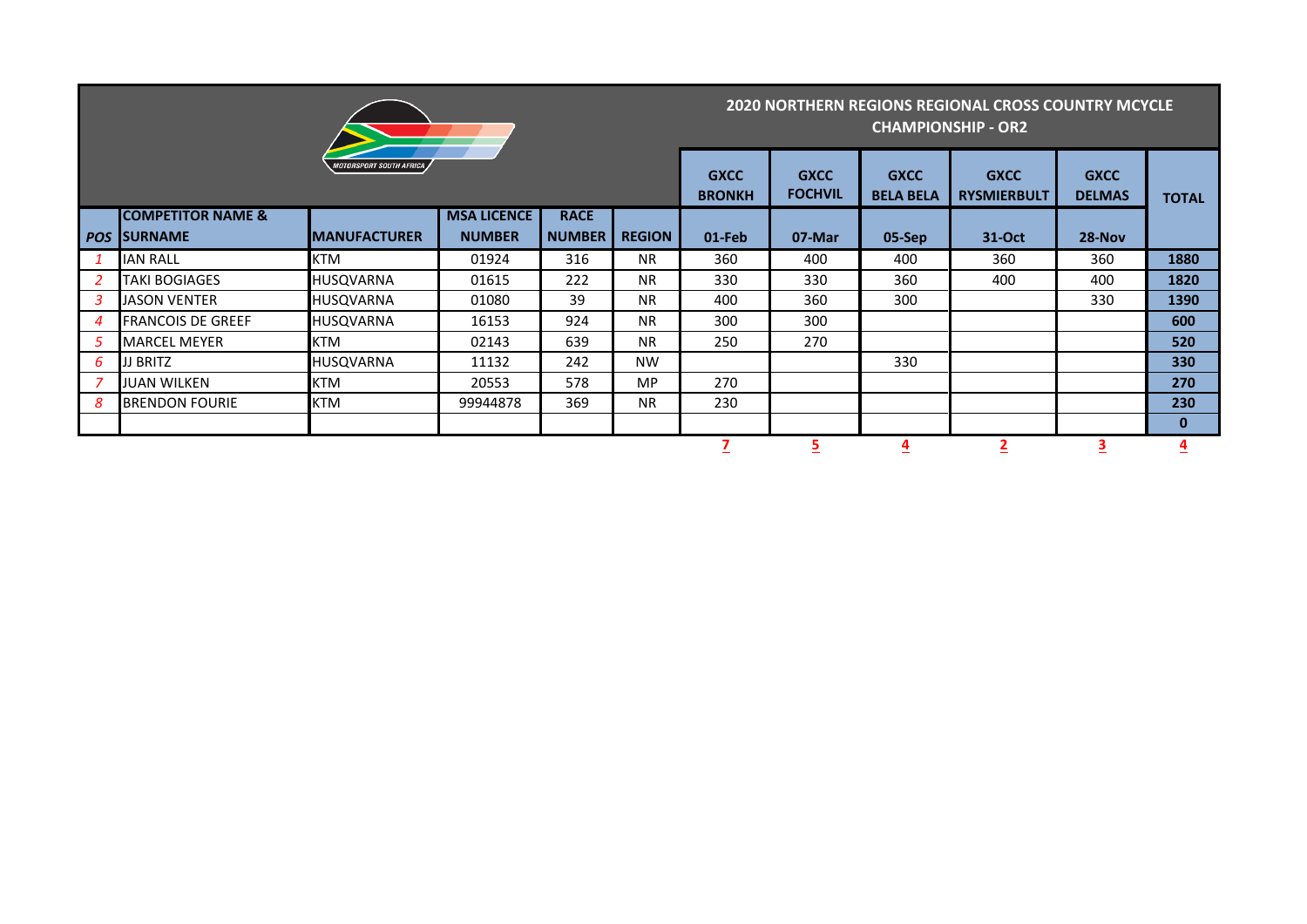|           |                              |                                       |                    | <b>2020 NORTHERN REGIONS REGIONAL CROSS COUNTRY MCYCLE</b><br><b>CHAMPIONSHIP - OR3</b> |               |                              |                               |                                 |                                   |                              |              |
|-----------|------------------------------|---------------------------------------|--------------------|-----------------------------------------------------------------------------------------|---------------|------------------------------|-------------------------------|---------------------------------|-----------------------------------|------------------------------|--------------|
|           |                              | <i><b>MOTORSPORT SOUTH AFRICA</b></i> |                    |                                                                                         |               | <b>GXCC</b><br><b>BRONKH</b> | <b>GXCC</b><br><b>FOCHVIL</b> | <b>GXCC</b><br><b>BELA BELA</b> | <b>GXCC</b><br><b>RYSMIERBULT</b> | <b>GXCC</b><br><b>DELMAS</b> | <b>TOTAL</b> |
|           | <b>COMPETITOR NAME &amp;</b> |                                       | <b>MSA LICENCE</b> | <b>RACE</b>                                                                             |               |                              |                               |                                 |                                   |                              |              |
|           | <b>POS SURNAME</b>           | <b>IMANUFACTURER</b>                  | <b>NUMBER</b>      | <b>NUMBER</b>                                                                           | <b>REGION</b> | 01-Feb                       | 07-Mar                        | 05-Sep                          | 31-Oct                            | 28-Nov                       |              |
|           | <b>PETER KARAM</b>           | <b>KTM</b>                            | 11025              | 403                                                                                     | <b>NW</b>     | 400                          | 360                           | 360                             | 400                               | 330                          | 1850         |
| 2         | <b>RYAN PELSER</b>           | <b>KTM</b>                            | 01351              | 26                                                                                      | <b>NR</b>     |                              | 300                           | 400                             | 360                               | 400                          | 1460         |
| 3         | <b>DAVIN COCKER</b>          | <b>HUSQVARNA</b>                      | 03818              | 587                                                                                     | <b>NR</b>     | 250                          | 400                           | 330                             |                                   | 300                          | 1280         |
| 4         | <b>DEVAN SMITH</b>           | <b>HUSQVARNA</b>                      | 11589              | 106                                                                                     | <b>MP</b>     |                              | 330                           | 270                             | 300                               | 360                          | 1260         |
| 5         | <b>ERNST ERIK MERRY</b>      | <b>KTM</b>                            | 05470              | 632                                                                                     | <b>NR</b>     |                              | 230                           | 300                             | 330                               |                              | 860          |
| 6         | <b>NARDUS RABE</b>           | <b>KTM</b>                            | 01952              | 63                                                                                      | <b>NR</b>     | 360                          | 250                           |                                 |                                   |                              | 610          |
| 7         | <b>STORM VILJOEN</b>         | <b>HUSQVARNA</b>                      | 02121              | 85                                                                                      | <b>NR</b>     | 330                          | 190                           |                                 |                                   |                              | 520          |
| 8         | <b>BAREND PRETORIUS</b>      | <b>HUSQVARNA</b>                      | 04040              | 262                                                                                     | <b>NR</b>     | 300                          | 210                           |                                 |                                   |                              | 510          |
| 9         | <b>WIAN WENTZEL</b>          | <b>HUSQVARNA</b>                      | 13252              | 122                                                                                     | <b>NR</b>     | 230                          | 270                           |                                 |                                   |                              | 500          |
| 10        | <b>NEELS UYS</b>             | YAMAHA                                | 27108              | 395                                                                                     | <b>NR</b>     |                              | 180                           | 250                             |                                   |                              | 430          |
| 11        | <b>SVEN PRETORIUS</b>        | <b>KTM</b>                            | 02798              | 427                                                                                     | <b>NR</b>     | 210                          | 170                           |                                 |                                   |                              | 380          |
| <b>12</b> | <b>GIAN HOLL</b>             |                                       | 21923              | 825                                                                                     | <b>NR</b>     | 270                          | <b>DNF</b>                    |                                 |                                   |                              | 270          |
|           |                              |                                       |                    |                                                                                         |               |                              |                               |                                 |                                   |                              | $\mathbf{0}$ |
|           |                              |                                       |                    |                                                                                         |               | 8                            | 11                            | 6                               | 4                                 |                              | 7            |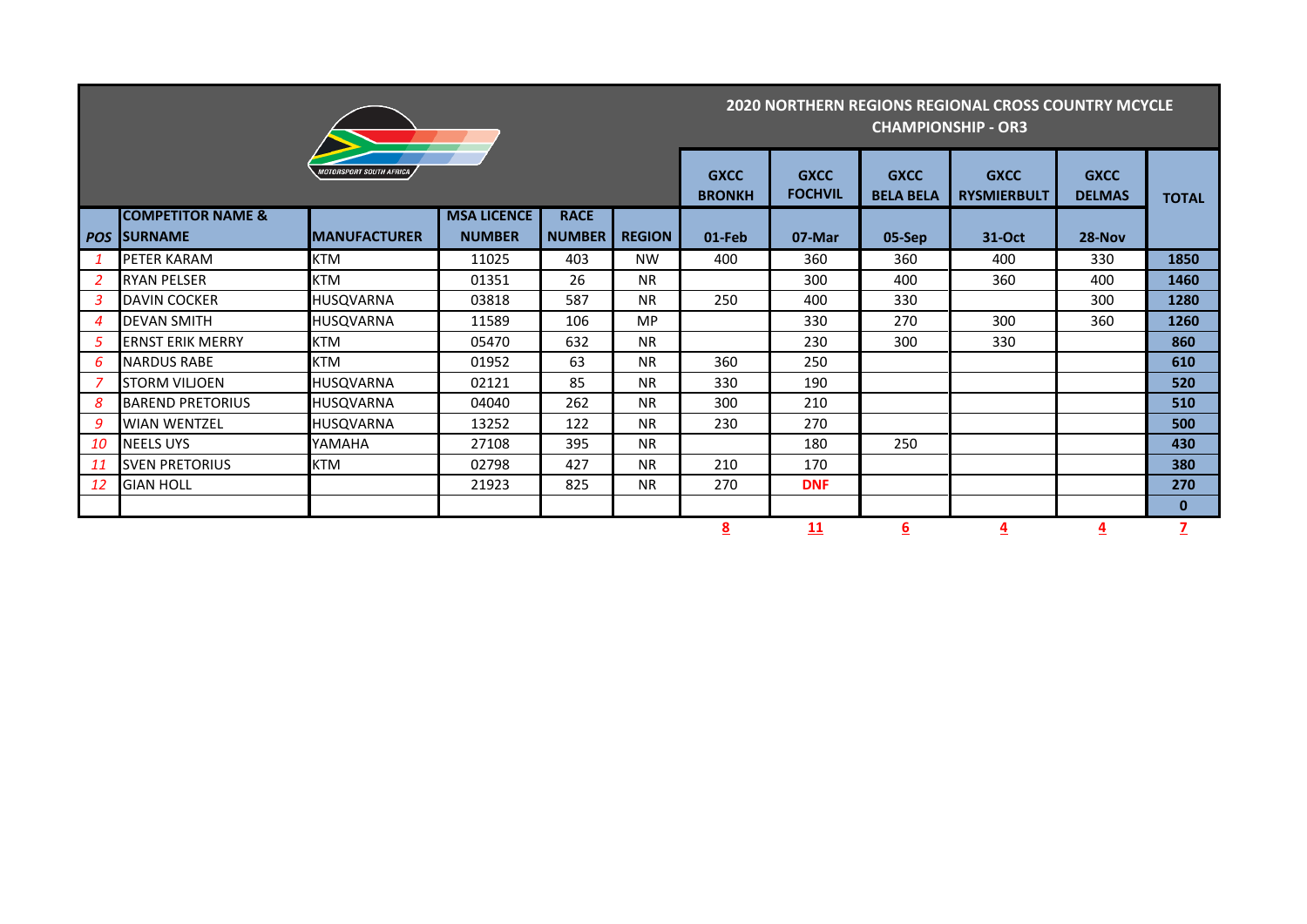

## **2020 NORTHERN REGIONS REGIONAL CROSS COUNTRY MCYCLE CHAMPIONSHIP - HIGH SCHOOL**

|            | <b>MOTORSPORT SOUTH AFRICA</b>       | <b>GXCC</b><br><b>BRONKH</b> | <b>GXCC</b><br><b>FOCHVIL</b>       | <b>GXCC</b><br><b>BELA BELA</b> | <b>GXCC</b><br><b>RYSMIERBULT</b> | <b>GXCC</b><br><b>DELMAS</b> | <b>TOTAL</b> |            |        |        |          |
|------------|--------------------------------------|------------------------------|-------------------------------------|---------------------------------|-----------------------------------|------------------------------|--------------|------------|--------|--------|----------|
| <b>POS</b> | <b>COMPETITOR NAME &amp; SURNAME</b> | <b>MANUFACTURER</b>          | <b>MSA LICENCE</b><br><b>NUMBER</b> | <b>RACE</b><br><b>NUMBER</b>    | <b>REGION</b>                     | 01-Feb                       | 07-Mar       | $05-Sep$   | 31-Oct | 28-Nov |          |
|            | <b>MATTHEW WILSON</b>                | <b>HUSQVARNA</b>             | 01605                               | 88                              | <b>NR</b>                         | 400                          | 400          | 400        | 400    |        | 1600     |
| 2          | DYLAN JONKER                         | <b>HUSOVARNA</b>             | 01802                               | 723                             | <b>NR</b>                         | 300                          | 330          | 270        | 270    | 330    | 1500     |
| 3          | <b>IKYLE MCKENZIE</b>                | <b>HUSQVARNA</b>             | 02351                               | 252                             | <b>NR</b>                         | 270                          | 300          | 360        | 250    | 270    | 1450     |
| 4          | JOSHUA JOHNSON                       | YAMAHA                       | 04619                               | 410                             | MP                                | 330                          | <b>DNF</b>   | 330        | 360    | 360    | 1380     |
| 5          | <b>JOHN BOTHA</b>                    | <b>HUSOVARNA</b>             | 21012                               | 470                             | <b>NW</b>                         | 360                          | <b>DNF</b>   | 230        | 330    | 400    | 1320     |
| 6          | <b>DEREK KARAM</b>                   | <b>KTM</b>                   | 13329                               | 539                             | <b>NW</b>                         |                              |              | 300        | 300    |        | 600      |
|            | <b>WIAN VAN DER MERWE</b>            | <b>KTM</b>                   | 04830                               | 935                             | <b>NR</b>                         |                              | 360          | <b>DNF</b> | 230    |        | 590      |
| 8          | <b>JOSS ALEXANDER</b>                |                              | 04152                               | 207                             | <b>NW</b>                         |                              |              |            |        | 300    | 300      |
| 9          | <b>KEAGAN O'HARA</b>                 | <b>KTM</b>                   | 02134                               | 345                             | <b>NR</b>                         |                              |              | 250        |        |        | 250      |
| 10         | <b>RUBEN ROUX</b>                    | <b>KTM</b>                   |                                     | X                               | <b>MP</b>                         |                              |              |            | 210    |        | 210      |
| -11        | BERNHARDT HOFMANN-DE VRIES           | <b>HUSQVARNA</b>             | 15328                               | 605                             | <b>NC</b>                         |                              |              | 210        |        |        | 210      |
|            |                                      |                              |                                     |                                 |                                   |                              |              |            |        |        | $\bf{0}$ |
|            |                                      |                              |                                     |                                 |                                   | <u>כ</u>                     | ь            |            | 8      | 5      |          |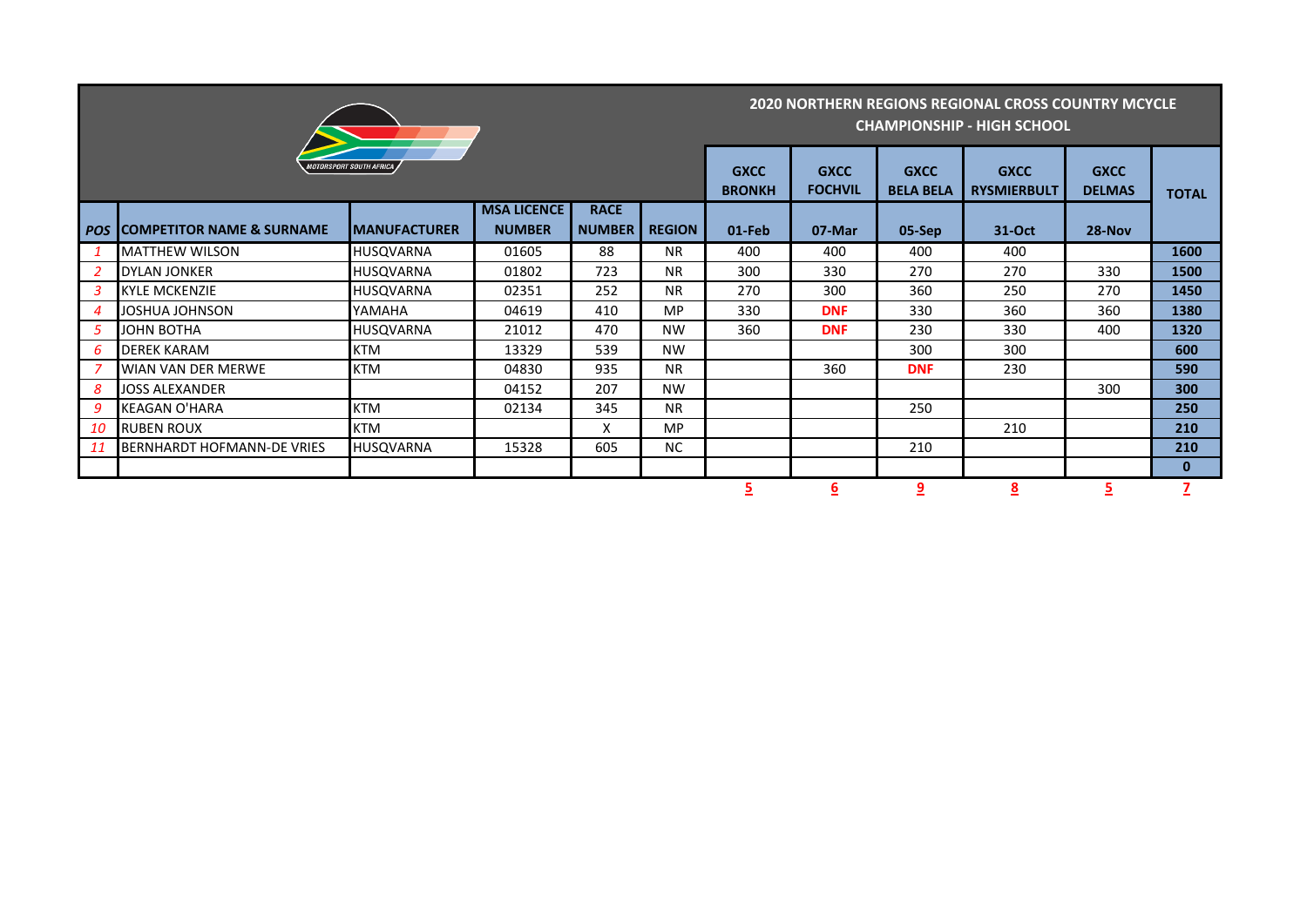|            |                               |                                | <b>2020 NORTHERN REGIONS REGIONAL CROSS COUNTRY MCYCLE</b><br><b>CHAMPIONSHIP - LADIES</b> |                               |                                 |                                   |                              |              |        |          |          |
|------------|-------------------------------|--------------------------------|--------------------------------------------------------------------------------------------|-------------------------------|---------------------------------|-----------------------------------|------------------------------|--------------|--------|----------|----------|
|            |                               | <i>MOTORSPORT SOUTH AFRICA</i> | <b>GXCC</b><br><b>BRONKH</b>                                                               | <b>GXCC</b><br><b>FOCHVIL</b> | <b>GXCC</b><br><b>BELA BELA</b> | <b>GXCC</b><br><b>RYSMIERBULT</b> | <b>GXCC</b><br><b>DELMAS</b> | <b>TOTAL</b> |        |          |          |
|            | <b>ICOMPETITOR NAME &amp;</b> |                                | <b>MSA LICENCE</b>                                                                         | <b>RACE</b>                   |                                 |                                   |                              |              |        |          |          |
| <b>POS</b> | <b>ISURNAME</b>               | <b>MANUFACTURER</b>            | <b>NUMBER</b>                                                                              | <b>NUMBER</b>                 | <b>REGION</b>                   | 01-Feb                            | 07-Mar                       | 05-Sep       | 31-Oct | $28-Nov$ |          |
|            | <b>IMEGAN JONKER</b>          | <b>HUSQVARNA</b>               | 01818                                                                                      | 355                           | <b>NR</b>                       | 400                               | 400                          | 330          | 400    | 400      | 1930     |
|            | CARLA NIEBUHR                 | <b>KTM</b>                     | 08768                                                                                      | 993                           | <b>NR</b>                       | 360                               | 300                          | 300          | 360    | 360      | 1680     |
| 3          | lYANKE PIETERSE               |                                | 05062                                                                                      | 102                           | <b>NR</b>                       | 330                               | 270                          | 400          |        |          | 1000     |
| 4          | CARIKA PIETERSE               | <b>KTM</b>                     | 05083                                                                                      | 267                           | <b>NR</b>                       |                                   | 360                          | 360          |        |          | 720      |
| 5          | <b>MANDI PRETORIUS</b>        | YAMAHA                         | 12774                                                                                      | 104                           | <b>NR</b>                       |                                   | 330                          |              |        |          | 330      |
| 6          | <b>JONICKE PIETERSE</b>       | YAMAHA                         | 05092                                                                                      | 613                           | <b>NR</b>                       | <b>DNF</b>                        |                              |              |        |          | $\bf{0}$ |
|            |                               |                                |                                                                                            |                               |                                 |                                   |                              |              |        |          | 0        |
|            |                               |                                |                                                                                            |                               |                                 | <u>4</u>                          | <u>5</u>                     | <u>4</u>     |        |          | <u>3</u> |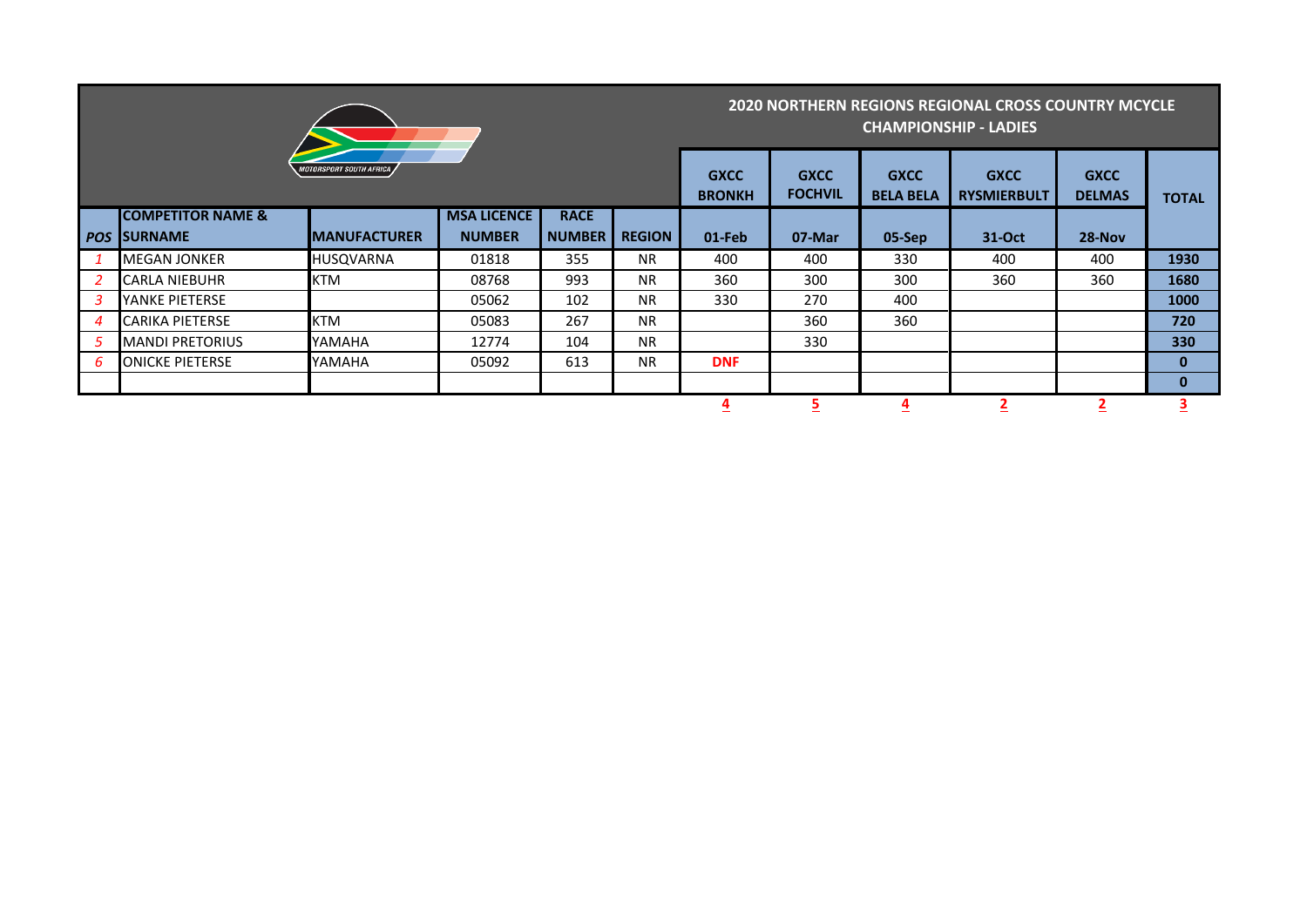| MOTORSPORT SOUTH AFRICA $\boldsymbol{A}$ |  |
|------------------------------------------|--|

## **2020 NORTHERN REGIONS REGIONAL CROSS COUNTRY MCYCLE CHAMPIONSHIP - SENIORS**

**The Common State** 

المنابذ

and the company of the company

|                |                                                | MOTORSPORT SOUTH AFRICA |                                     |                              |               | <b>GXCC</b><br><b>BRONKH</b> | <b>GXCC</b><br><b>FOCHVIL</b> | <b>GXCC</b><br><b>BELA BELA</b> | <b>GXCC</b><br><b>RYSMIERBULT</b> | <b>GXCC</b><br><b>DELMAS</b> | <b>TOTAL</b>   |
|----------------|------------------------------------------------|-------------------------|-------------------------------------|------------------------------|---------------|------------------------------|-------------------------------|---------------------------------|-----------------------------------|------------------------------|----------------|
| <b>POS</b>     | <b>COMPETITOR NAME &amp;</b><br><b>SURNAME</b> | <b>MANUFACTURER</b>     | <b>MSA LICENCE</b><br><b>NUMBER</b> | <b>RACE</b><br><b>NUMBER</b> | <b>REGION</b> | 01-Feb                       | 07-Mar                        | 05-Sep                          | 31-Oct                            | 28-Nov                       |                |
| $\mathbf{1}$   | <b>BRUCE VILJOEN</b>                           | <b>SUZUKI</b>           | 01525                               | 44                           | <b>NR</b>     | 210                          | 360                           | 360                             | 360                               | 400                          | 1690           |
| 2              | <b>WADE BLAAUW</b>                             | <b>KTM</b>              | 13375                               | 11                           | <b>FS</b>     | 400                          | 400                           | 400                             | 400                               |                              | 1600           |
| 3              | <b>MARCO COCCI</b>                             | YAMAHA                  | 02499                               | 131                          | <b>NR</b>     | 330                          | 270                           | 210                             | 270                               | 330                          | 1410           |
| $\overline{4}$ | <b>DJ MALAN</b>                                | <b>HUSQVARNA</b>        | 16361                               | 439                          | <b>MP</b>     | 360                          | 250                           | 250                             | 230                               | 300                          | 1390           |
| 5              | <b>HANNES SAAIJMAN</b>                         | <b>KTM</b>              | 03638                               | 70                           | <b>NR</b>     |                              | 330                           | 230                             | 300                               |                              | 860            |
| 6              | LEE THOMPSON                                   | <b>HUSQVARNA</b>        | 03863                               | 237                          | <b>NR</b>     |                              | 190                           | 300                             |                                   | 360                          | 850            |
| 7              | ZACK DA SILVA                                  | <b>HUSQVARNA</b>        | 03591                               | 283                          | <b>NR</b>     | 270                          | 230                           | 330                             |                                   |                              | 830            |
| 8              | <b>JANNIE POTGIETER</b>                        | <b>KTM</b>              | 16778                               | 350                          | <b>NR</b>     |                              | 300                           | 270                             | 250                               |                              | 820            |
| 9              | <b>WAYNE RICHTER</b>                           | <b>KTM</b>              | 01544                               | 649                          | <b>NR</b>     | 180                          | 180                           |                                 | 210                               | 250                          | 820            |
| 10             | <b>JAN VERMEULEN</b>                           | <b>KTM</b>              | 13200                               | 233                          | <b>NR</b>     | 230                          | 170                           |                                 |                                   | 270                          | 670            |
| <b>11</b>      | PIETER MUSSMAN                                 | <b>KTM</b>              | 21880                               | 162                          | <b>NR</b>     | 190                          |                               | 180                             | 190                               |                              | 560            |
| <b>12</b>      | <b>BEAUMONT LEVEY</b>                          | <b>KTM</b>              | 02047                               | 991                          | <b>NW</b>     | 250                          | 210                           |                                 |                                   |                              | 460            |
| 13             | <b>HENTIE HANEKOM</b>                          | <b>HUSQVARNA</b>        | 99950626                            | X                            | <b>NC</b>     |                              |                               |                                 | 330                               |                              | 330            |
| 14             | <b>WALDI VAN DER MERWE</b>                     | <b>KTM</b>              | 02358                               | 500                          | <b>NR</b>     | 300                          |                               |                                 |                                   |                              | 300            |
| 15             | <b>JUSTIN BRANDERS</b>                         | <b>HUSQVARNA</b>        | 21068                               | 734                          | <b>NR</b>     |                              |                               | 190                             |                                   |                              | 190            |
| -16            | <b>BRAD CLARKE</b>                             |                         | 01703                               | 113                          | <b>NR</b>     |                              |                               | <b>DNF</b>                      |                                   |                              | $\bf{0}$       |
|                |                                                |                         |                                     |                              |               |                              |                               |                                 |                                   |                              | $\bf{0}$       |
|                |                                                |                         |                                     |                              |               | 10                           | 11                            | 11                              | 9                                 | 6                            | $\overline{9}$ |